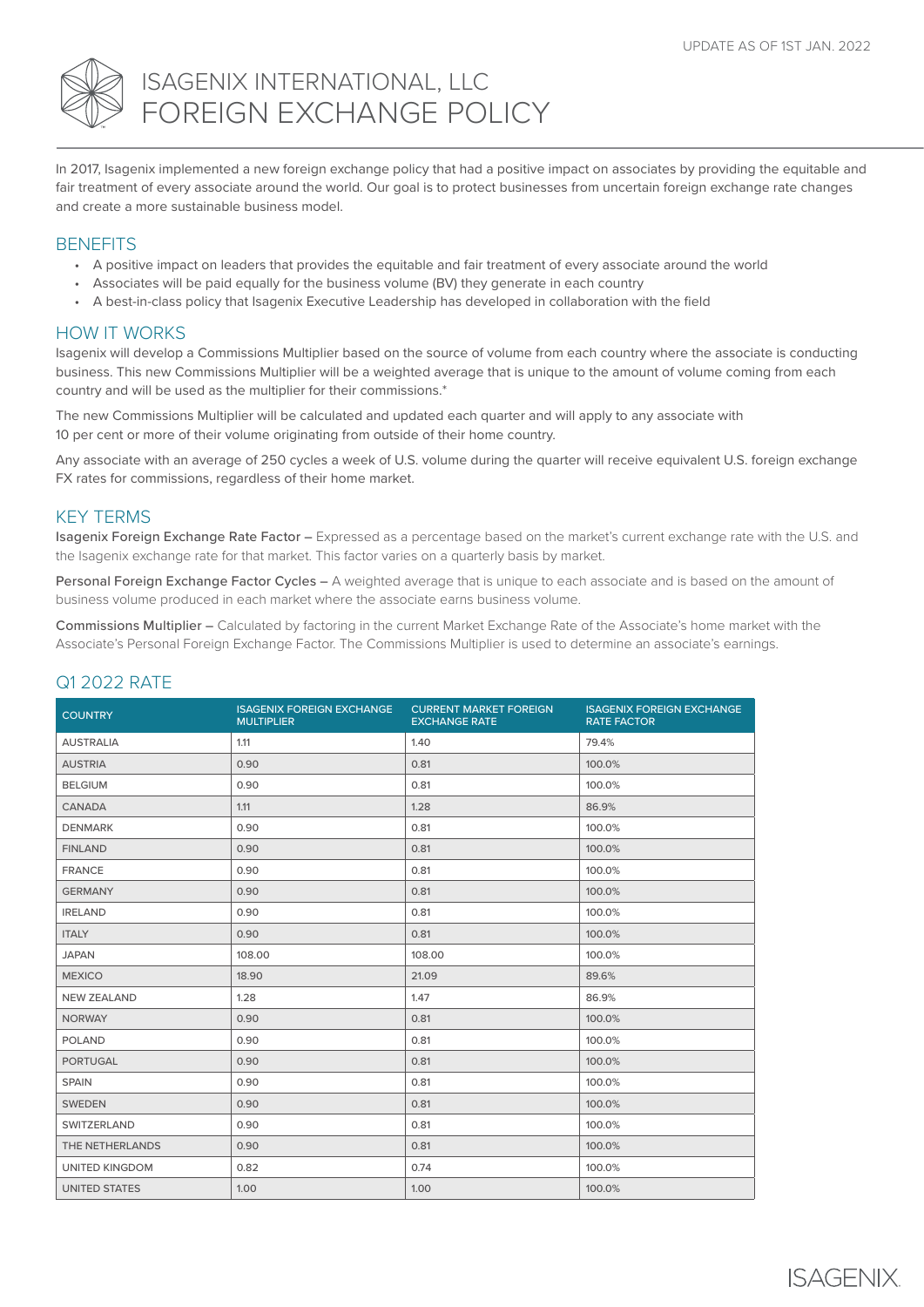## EXAMPLES

## n **Example 1**

An associate living in Canada produces 91% of their business volume in Canada and 9% of their business volume in the U.S.

Because the associate does not produce 10% or more of their business volume outside of their home country the **new foreign exchange policy does not apply**. This means the Isagenix Foreign Exchange Rate for Canada of 1.11 will be used.

## ■ Example 2

An associate living in Canada produces 90% of their business volume in Canada and 10% of their business volume in the U.S.

Because the Associate produces 10% of their business volume outside of their home country the **new Foreign Exchange Policy applies**. We can now calculate their personal foreign exchange factor.

| <b>COUNTRY</b>                            | <b>CANADA</b>                   | U.S.                          | PERSONAL                                                       |  |
|-------------------------------------------|---------------------------------|-------------------------------|----------------------------------------------------------------|--|
| Percentage of BV                          | 90%                             | 10%                           | <b>FOREIGN</b><br><b>EXCHANGE FACTOR</b><br><b>CALCULATION</b> |  |
| Isagenix foreign<br>exchange rate factor* | 86.9%                           | 100%                          |                                                                |  |
| Weighted average<br>calculation           | $.9 \times 86.9\%$<br>$= 0.782$ | $0.1 \times 100\%$<br>$= 0.1$ | $0.782 + 0.1$<br>$= 0.882$                                     |  |

**The associate's personal foreign exchange factor is 0.882.**



**1.28** Canada's current **X** Personal foreign **= 1.13** market exchange rate\*

**0.882** Personal foreign exchange factor

**The Commissions Multiplier is 1.13.**

If the weekly U.S. cycle value is US\$54, that value will be multiplied by the Commissions Multiplier to determine the value per cycle that the associate would receive in Canadian dollars:

# US\$54 x 1.13 = **CA\$60.90 per Cycle**

## ■ Example 3

## An associate living in Canada produces the following Business Volume:

**x**

Because the Associate produces 10% of their business volume outside of their home country the **new Foreign Exchange Policy applies**.